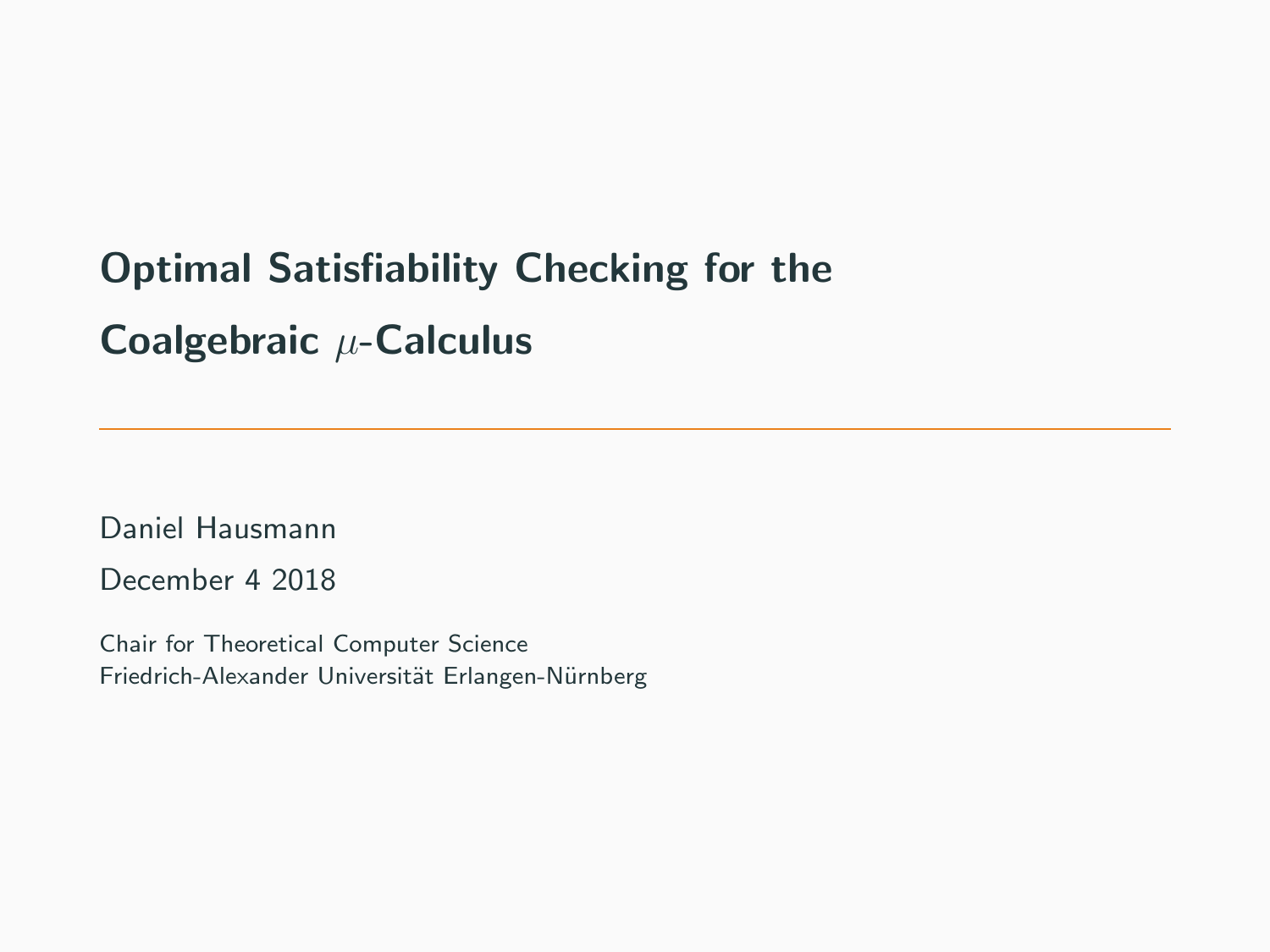## Coalgebraic One-Step Satisfiability

**Set-endofunctor T**, set  $\Lambda$  of (unary) modal operators.

For each  $\heartsuit \in \Lambda$ , assume T-predicate lifting, that is, family

 $(\llbracket \heartsuit \rrbracket_X : \mathcal{P}(X) \to \mathcal{P}(TX))_{X \in \mathsf{Set}}$ 

of functions, satisfying a naturality requirement.

Given set A, put  $\Lambda(A) = \{ \heartsuit a \mid \heartsuit \in \Lambda, a \in A \}$ 

One-step satisfiability problem Let  $v \subset \Lambda(A)$  and  $U \subset \mathcal{P}(A)$  with  $a \neq b$  whenever  $\heartsuit_1a, \heartsuit_2b \in v$ . Put  $\llbracket v \rrbracket_1 = \bigcap \llbracket \heartsuit \rrbracket_U \{ u \in U \mid a \in u \}$  $\heartsuit$ a∈v One-step satisfiability problem: Do we have  $T(U) \cap ||v||_1 \neq \emptyset$ ?

Denote time to solve problem by  $t(|v|,|U|)$  with  $|v| \le |A|, |U| \le 2^{|A|}$ .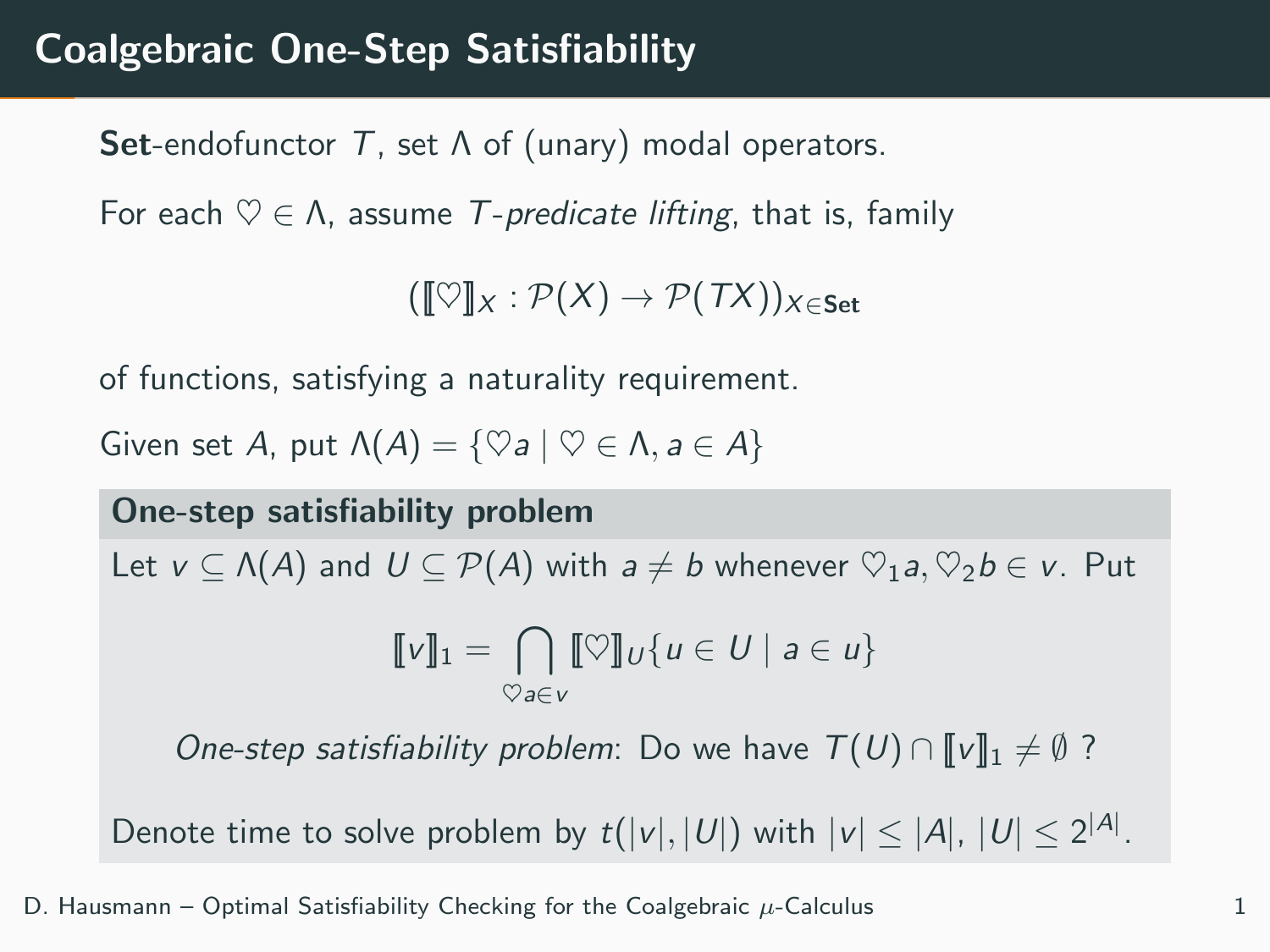Basic modal logic:  $T = P$ ,  $\Lambda = \{ \Diamond, \Box \}$ ,

$$
\llbracket \Diamond \rrbracket_X(A) = \{ B \in \mathcal{P}(X) \mid A \cap B \neq \emptyset \} \llbracket \Box \rrbracket_X(A) = \{ B \in \mathcal{P}(X) \mid B \subseteq A \}
$$

#### Example

 $A = \{b, c, d\}, v = \{\Diamond b, \Diamond c, \Box d\} \subseteq \Lambda(A), U = \{x, y\} \subseteq \mathcal{P}(A),$  $x = \{b, d\}, y = \{c, d\}$ 

Do we have  $\mathcal{P}(U) \cap \llbracket v \rrbracket_1 \neq \emptyset$ ?

In general:  $t(|v|, |U|) \in \mathcal{O}(|v|^2 \cdot |U|)$ , i.e. problem is in P.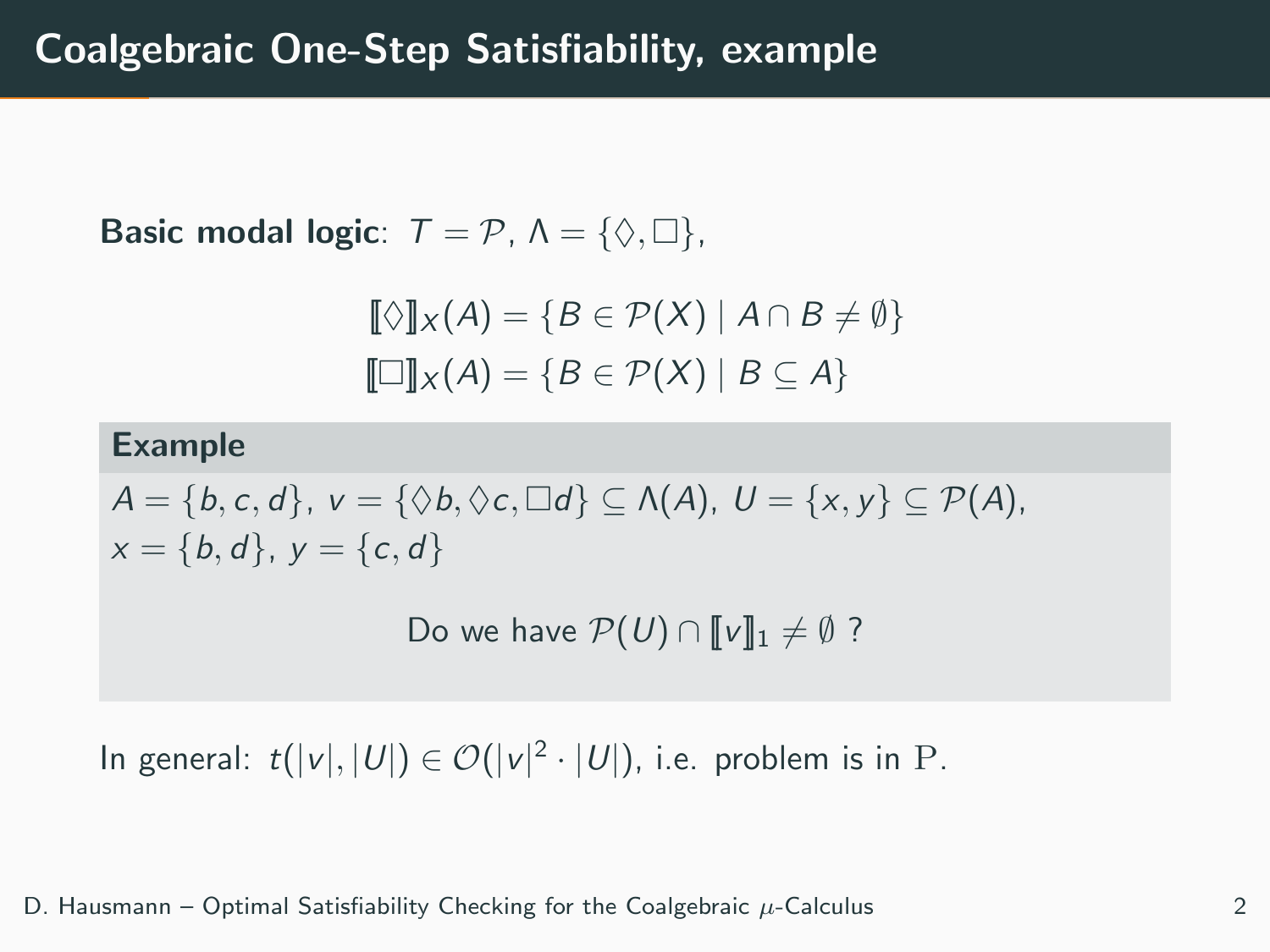## Coalgebraic One-Step Satisfiability, example ctd.

**Graded modal logic**: bag functor  $T = \mathcal{B}$ ,  $\mathcal{B}(X) = \{\theta : X \to \mathbb{N} \cup \infty\},\$  $\Lambda = \{ \langle k \rangle, [k] | k \in \mathbb{N} \}$ , predicate liftings

$$
[[\langle k \rangle]]_X(A) = \{ \theta \in \mathcal{B}(X) \mid \theta(A) > k \}
$$

$$
[[k]]_X(A) = \{ \theta \in \mathcal{B}(X) \mid \theta(X \setminus A) \leq k \},
$$

where  $\theta(A)=\sum_{a\in A}\theta(a).$ 

#### Example

 $A = \{b, c, d\}, v = \{(2) b, (1) c, [1]d\} \subset \Lambda(A), U = \{x, y, z\} \subset \mathcal{P}(A),$  $x = \{b, d\}, y = \{c\}, z = \{b\}$ 

Do we have  $\mathcal{B}(U) \cap \llbracket v \rrbracket_1 \neq \emptyset$ ?

In general:  $t(|v|,|U|) \in \mathcal{O}((2b+2)^{|v|})$  where b is maximal grade in v, i.e. problem is in P [Kupferman, Sattler, Vardi, 2002].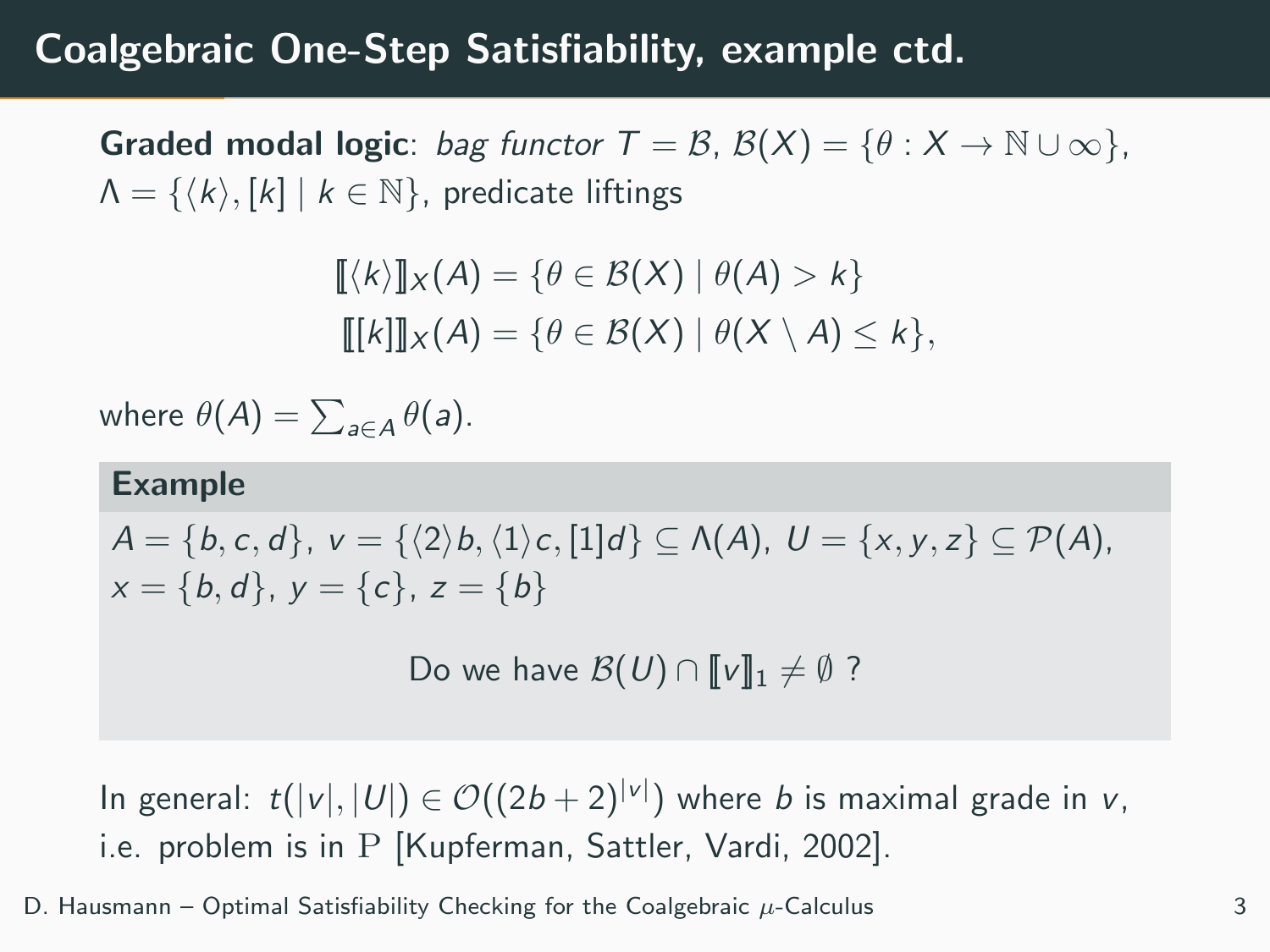## The Coalgebraic  $\mu$ -Calculus [Cirstea et al., 2009]

Assume set V of fixpoint variables.

Syntax:  $\phi, \psi := \top | \bot | \phi \wedge \psi | \phi \vee \psi | X | \heartsuit \phi | \mu X. \phi | \nu X. \phi \quad \heartsuit \in \Lambda, X \in \mathbf{V}$ 

Assume monotonicity of predicate liftings  $(A \subseteq B \Rightarrow \llbracket \heartsuit \rrbracket A \subseteq \llbracket \heartsuit \rrbracket B)$ .

#### Semantics:

Models: T-Coalgebras ( $W, \xi : W \rightarrow TW$ ), extension of formulas:

$$
\llbracket X \rrbracket_{\sigma} = \sigma(X) \qquad \qquad \llbracket \heartsuit \phi \rrbracket_{\sigma} = \xi^{-1} \llbracket \llbracket \heartsuit \rrbracket_{W} \llbracket \phi \rrbracket_{\sigma} \rrbracket
$$
\n
$$
\llbracket \mu X. \phi \rrbracket_{\sigma} = \text{GFP}(\llbracket \phi \rrbracket_{\sigma}^{X})
$$

where  $\sigma: \mathbf{V} \to \mathcal{P}(W)$ , where  $\llbracket \phi \rrbracket_{\sigma}^X(A) = \llbracket \phi \rrbracket_{\sigma[X \mapsto A]}$  for  $A \subseteq W$  and where  $(\sigma[X \mapsto A])(X) = A$ ,  $(\sigma[X \mapsto A])(Y) = \sigma(Y)$  for  $X \neq Y$ .

Observe:  $\xi(x) \in TW \cap \cap \llbracket \heartsuit \rrbracket_W \llbracket \psi \rrbracket$  where  $I(x) = \{\heartsuit \psi \mid x \in \llbracket \heartsuit \psi \rrbracket\}.$  $\heartsuit \psi \in I(x)$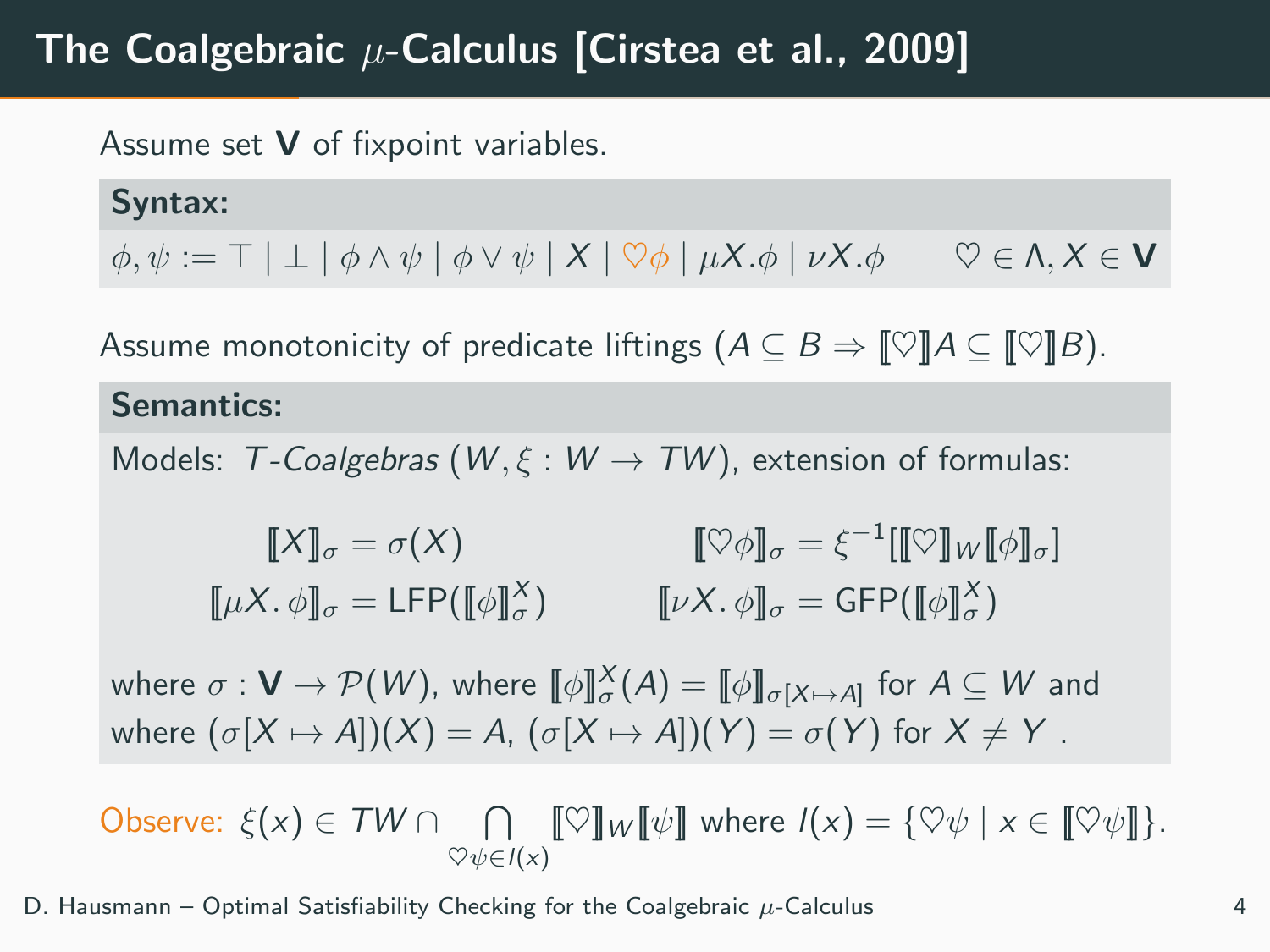#### Theorem

If the one-step satisfiability problem for a coalgebraic logic is in  $P$ , then the satisfiability problem of the  $\mu$ -calculus over this logic is in ExpTime.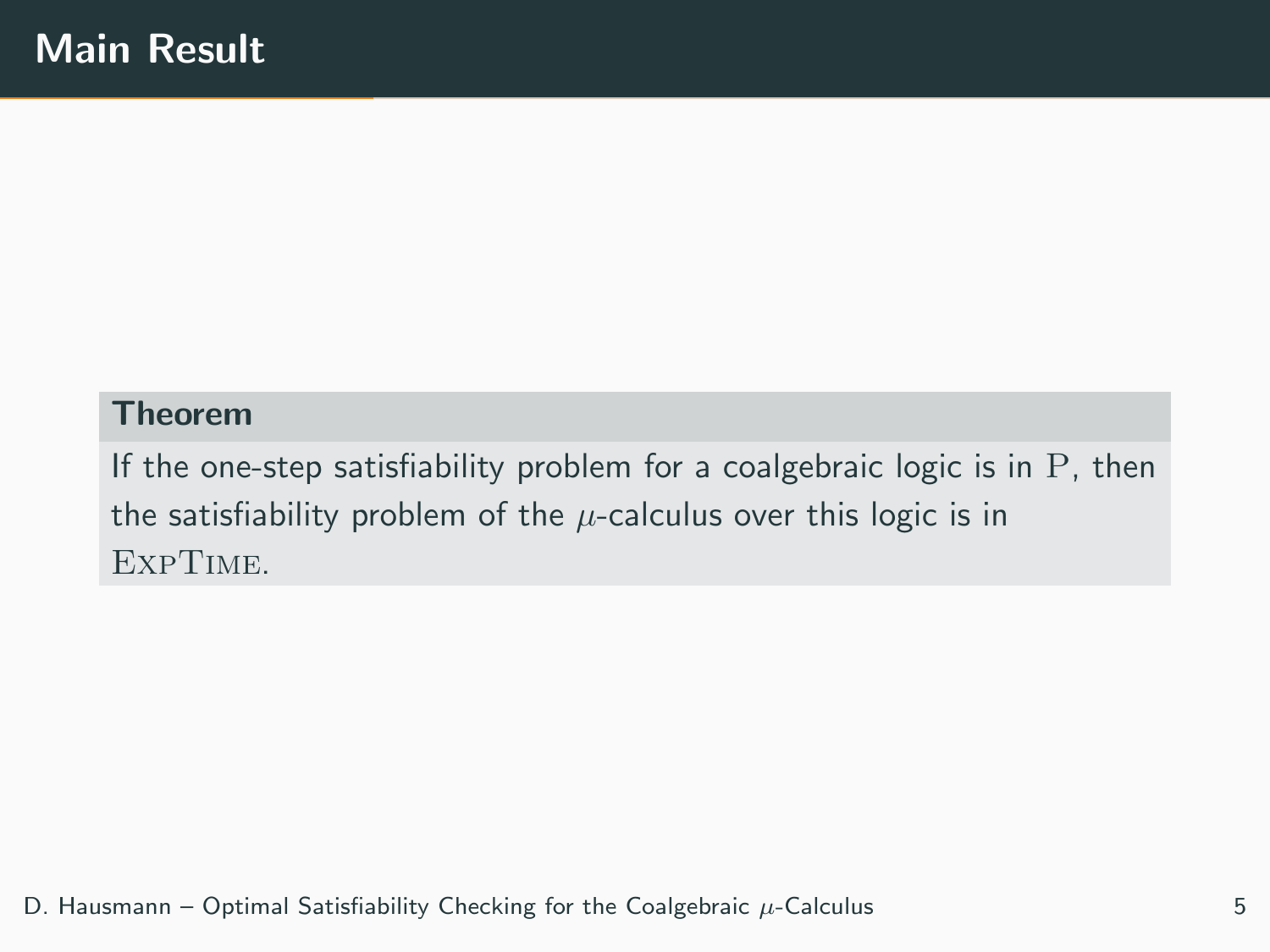Previous work in the coalgebraic setting:

- [Cirstea et al. 2009]: Relying on suitable sets of one-step rules
- [Fontaine, Leal, Venema, 2010]: One-step satisfiability games

| $\mu$ -calculus                | one-step rules | one-step games   | here           |
|--------------------------------|----------------|------------------|----------------|
| standard                       | <b>EXPTIME</b> | 2-EXPTIME        | <b>EXPTIME</b> |
| alternating-time               | <b>EXPTIME</b> | 2-EXPTIME        | <b>EXPTIME</b> |
| probabilistic                  | <b>EXPTIME</b> | $2$ -Exp $T$ IME | <b>EXPTIME</b> |
| graded                         |                | 2-EXPTIME        | <b>EXPTIME</b> |
| Presburger                     |                | 2-EXPTIME        | <b>EXPTIME</b> |
| probabilistic with polynomials |                | 2-EXPTIME        | <b>EXPTIME</b> |
| .                              | .              | .                | .              |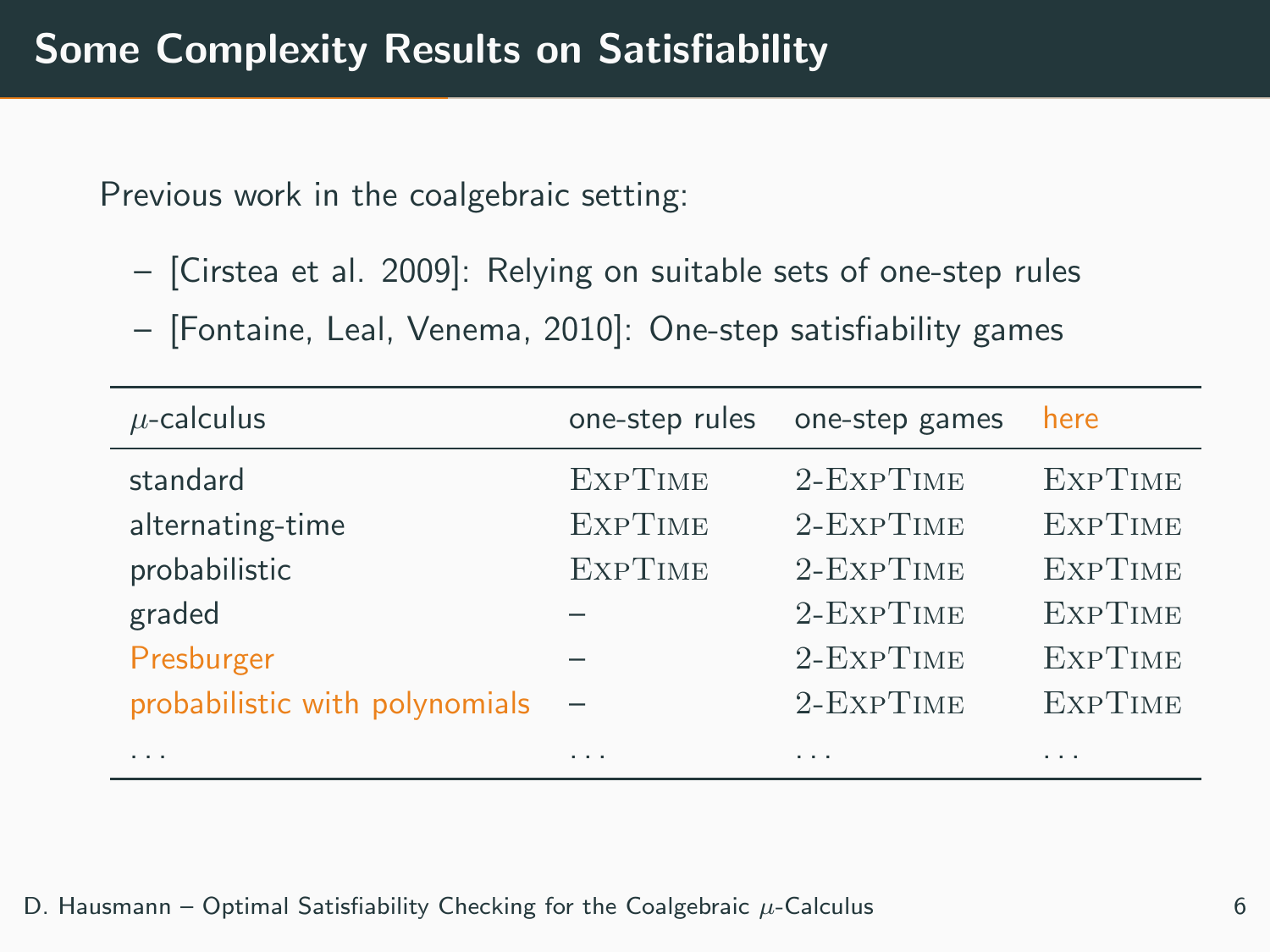### New examples

The Presburger  $\mu$ -calculus  $T = \mathcal{B}, \Lambda = \{L_{a_1,...,a_m,b}, M_{a_1,...,a_m,b} \mid m, a_1,...,a_m, b \in \mathbb{N}\},$  $[\![L_{a_1,\ldots,a_m,b}]\!] \times (A_1,\ldots,A_m) = \{\theta \in \mathcal{G}(X) \mid \sum\nolimits_{1 \leq i \leq m} a_i \cdot \theta(A_i) > b\}$  $\llbracket \mathcal{M}_{a_1,...,a_m,b} \rrbracket_X(A_1,\ldots,A_m) = \{ \theta \in \mathcal{G}(X) \mid \sum\nolimits_{1 \leq i \leq m} a_i \cdot \theta(X \setminus A_i) \leq b \}$ 

The probabilistic  $\mu$ -calculus with polynomial inequalities  $T = \mathcal{D}, \Lambda = \{L_{p,b}, M_{p,b} \mid b, m \in \mathbb{N}, p \in \mathbb{Q}_{>0}[X_1, \ldots, X_m]\},$  $[L_{p,b}]_X(A_1,...,A_m) = \{d \in \mathcal{D}(X) \mid p(d(A_1),...,d(A_m)) > b\}$  $[M_{p,b}]\!]_X (A_1, \ldots, A_m) = \{d \in \mathcal{D}(X) \mid p(d(X \setminus A_1), \ldots, d(X \setminus A_m)) \leq b\}$ 

Both one-step satisfiability problems are in P [Kupke, Pattinson, Schröder, 2015].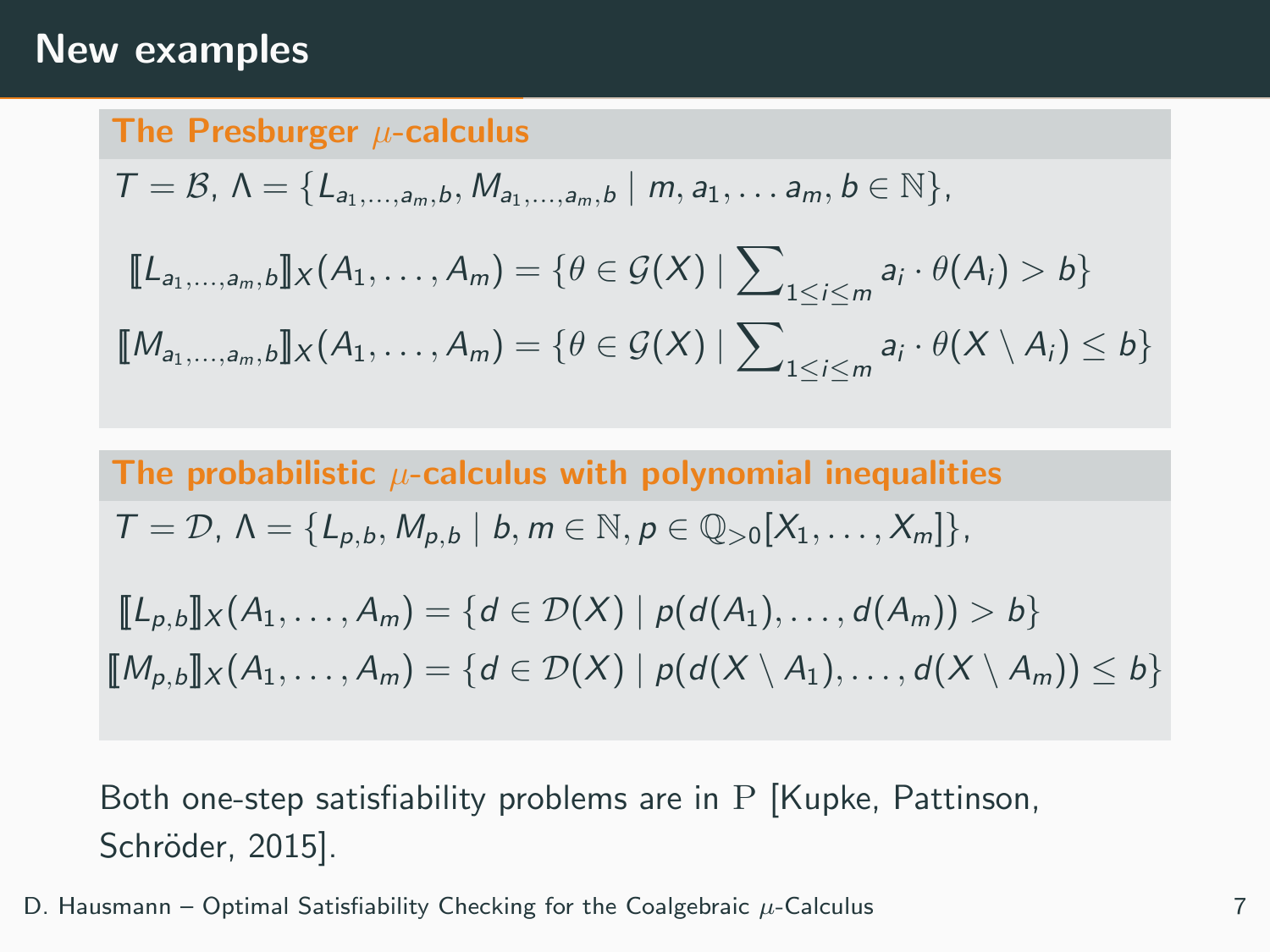#### **Corollary**

The satisfiability problems of the following  $\mu$ -calculi are in EXPTIME:

- the relational  $\mu$ -calculus (T = P),
- $-$  the alternating-time  $\mu$ -calculus (concurrent game frame functor),
- with graded transition systems as models  $(T = B)$ :
	- the graded  $\mu$ -calculus,
	- $\bullet$  the Presburger  $\mu$ -calculus,
	- $\bullet$  the graded  $\mu$ -calculus with polynomial inequalities
- with Markov chains as models  $(T = D)$ :
	- the (two-valued) probabilistic  $\mu$ -calculus,
	- the (two-valued) probabilistic  $\mu$ -calculus with polynomial inequalities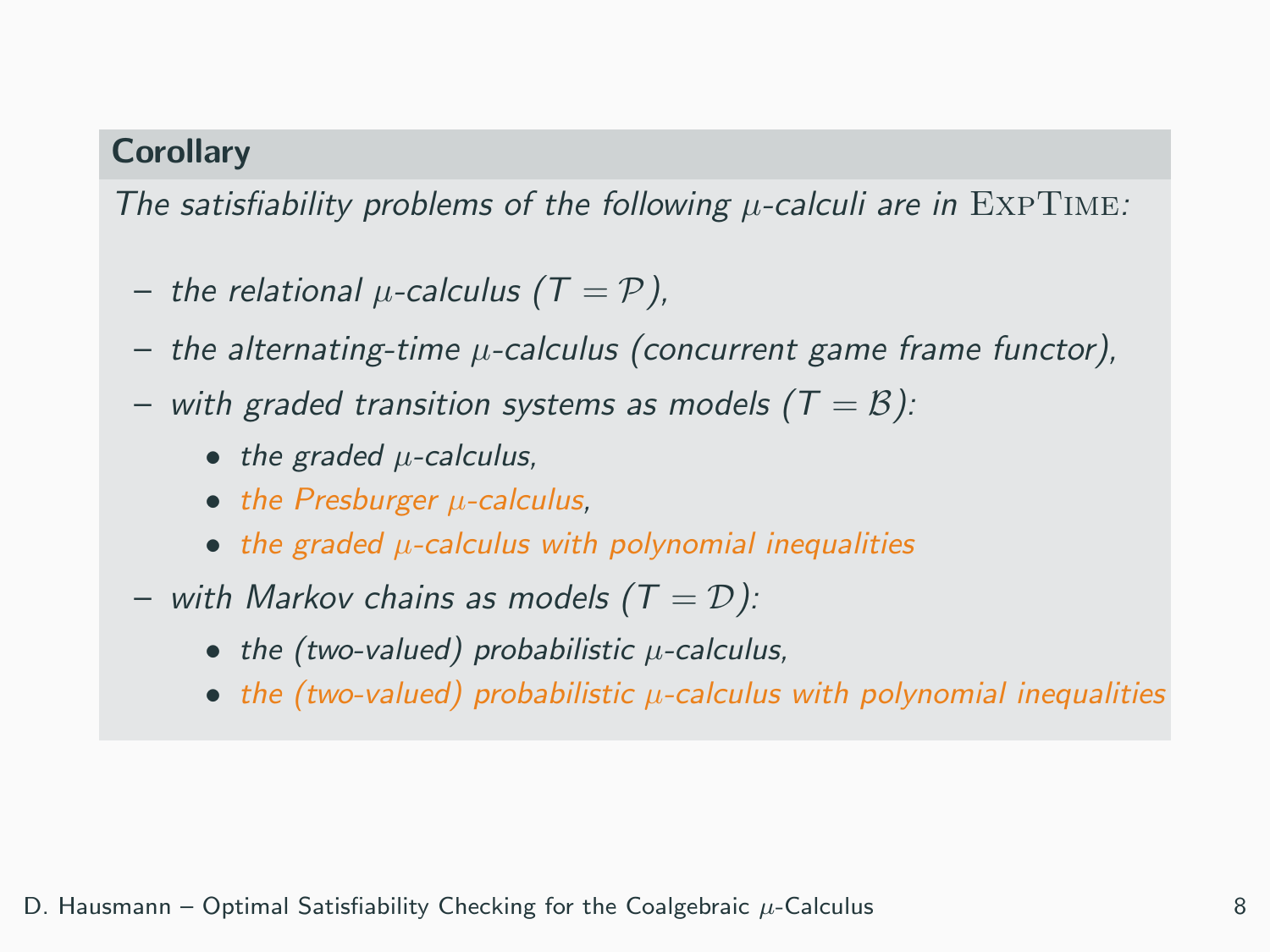Fix target formula  $\chi$ , let **F** denote the Fischer-Ladner closure of  $\chi$ .

#### Definition

Put selections =  $\mathcal{P}(\Lambda(\mathbf{F}))$ ,  $\Sigma$  = selections  $\cup$  (**F**  $\times$  {0, 1}). Tracking automaton for  $\chi$  is nondeterministic parity automaton  $A_{\gamma} = (F, \Sigma, \Delta, \gamma, \alpha)$ . Transition relation: for  $\rho \in$  selections,  $\Delta(\psi, \rho) = {\psi_1 \in \mathbf{F} \mid \psi \in \rho \cap \Lambda({\psi_1}) }$  and for  $(\phi, b) \in \mathbf{F} \times \{0, 1\}$ ,  $\Delta(\psi, (\phi, b)) = {\phi_b | \psi = \phi = \phi_1 \vee \phi_2} \cup$  $\{\phi_i \mid \psi = \phi = \phi_1 \land \phi_2, i \in \{0, 1\}\}\cup$  $\{\phi_1[X \mapsto \eta X.\phi_1] \mid \psi = \phi = \eta X.\phi_1\}$ 

Priority function  $\alpha$  assigns even numbers to least fixpoints, odd numbers to greatest fixpoints, according to alternation depth.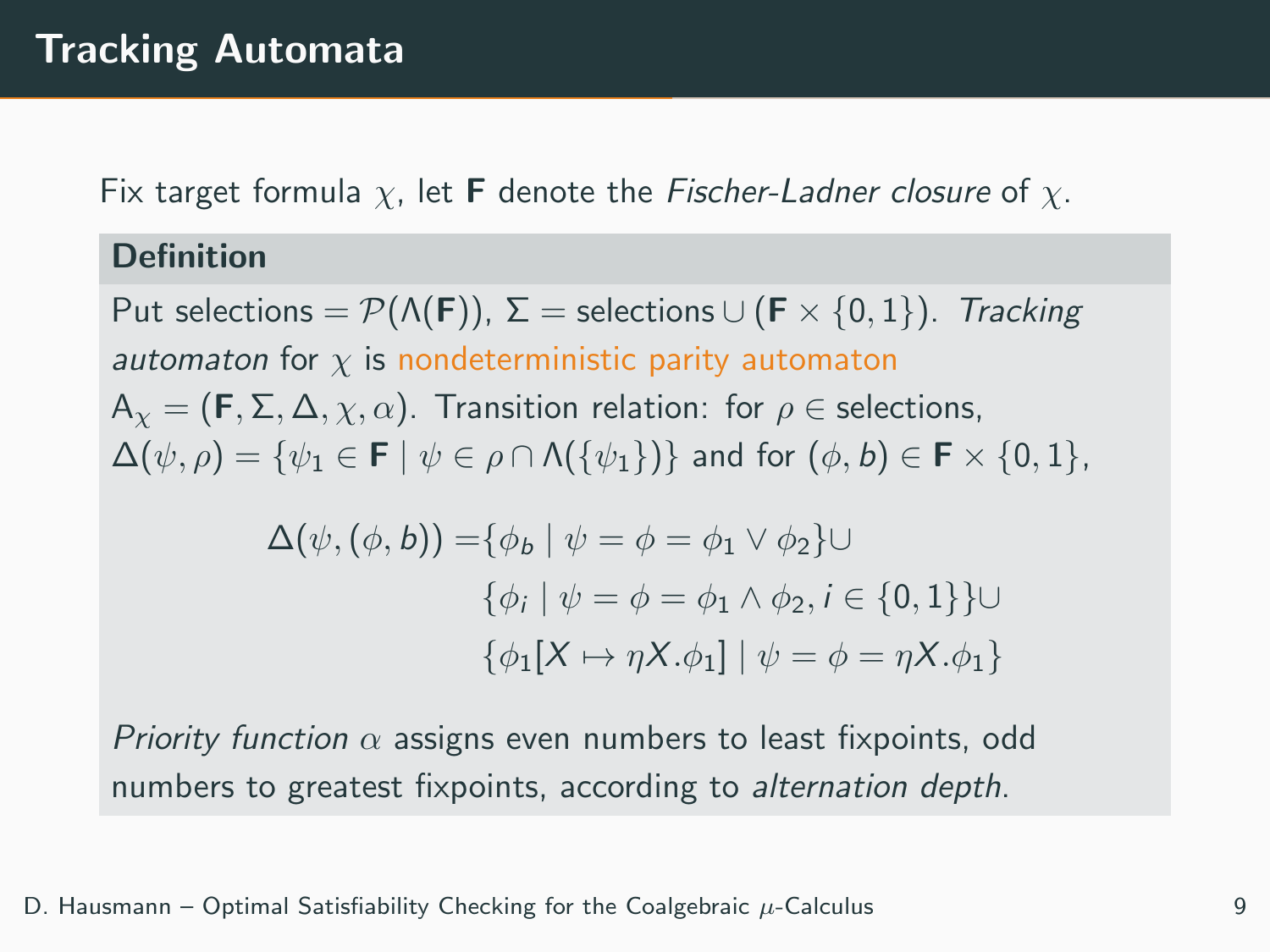Tracking automaton  $A<sub>x</sub>$  accepts words that encode bad branches, i.e. those on which some least fixpoint is unfolded indefinitely; put  $L(A_y) =:$  BadBranch.

Determinize A<sub>x</sub> (e.g. through Büchi automata, using Safra/Piterman method) and complement it. Obtain deterministic parity automaton  $B_{\gamma} = (D, \Sigma, \delta, q_0, \beta)$  with

$$
L(B_{\chi}) = \overline{L(A_{\chi})} = \overline{\mathsf{BadBranch}} =: \mathsf{GoodBranch},
$$

with  $|D| \leq \mathcal{O}(((nk)!)^2)$  where  $n := |\chi|$  and  $k$  is alternation depth of  $\chi$ and with  $j := 2nk$  priorities. Have labeling function  $l : D \to \mathcal{P}(\mathbf{F})$ . For  $v \in$  prestates, fix non-modal  $\psi_v \in I(v)$ .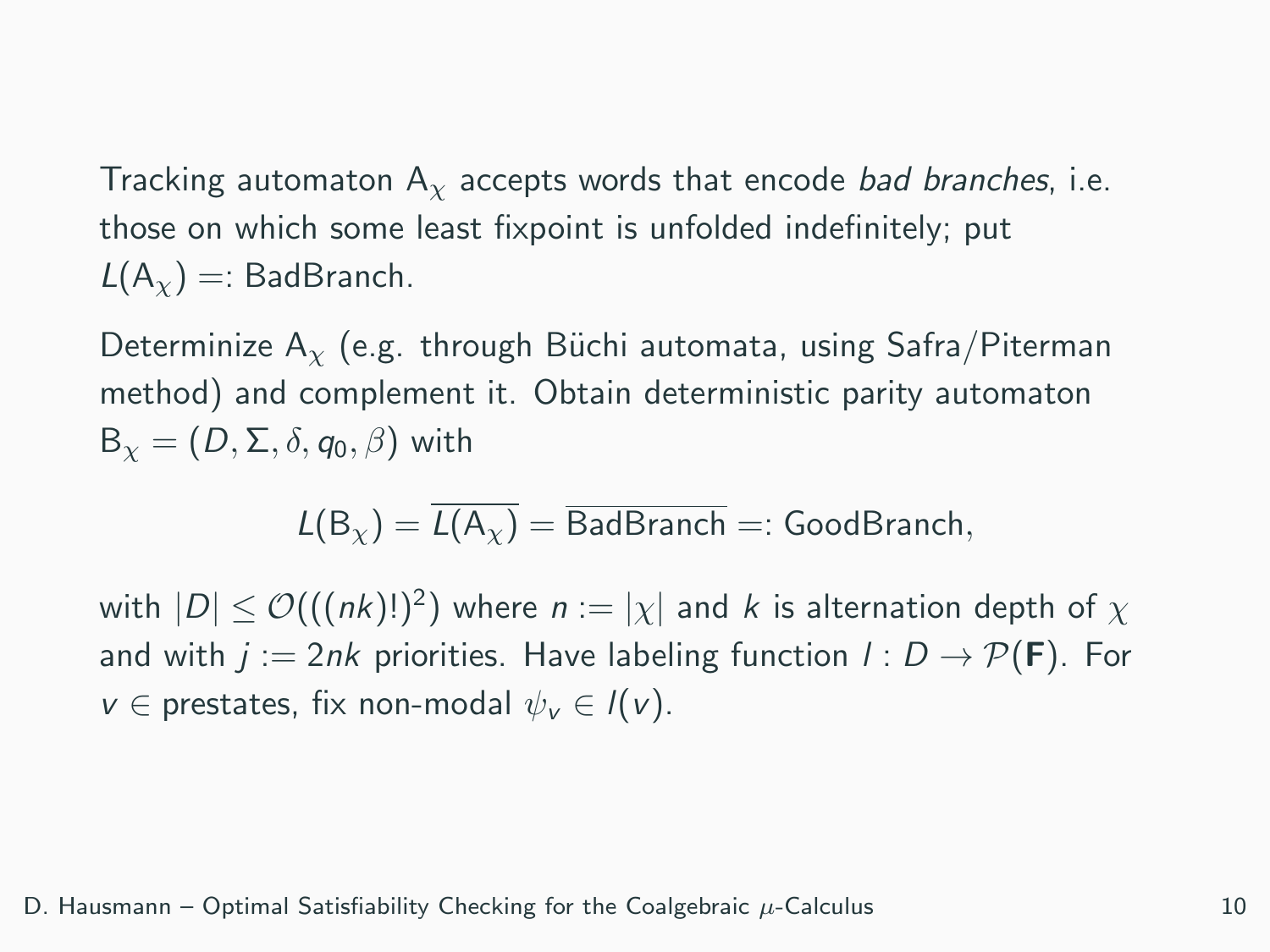## Propagation

#### One-step propagation

For sets  $G \subseteq D$  and  $\mathsf{X} = X_1, \ldots, X_j \subseteq G^j,$  we put

$$
f(\mathbf{X}) = \{v \in \text{prestates} \mid \exists b \in \{0, 1\}.\ \delta(v, (\psi_v, b)) \in X_{\beta(v, (\psi_v, b))}\} \cup \{v \in \text{states} \mid \mathcal{T}(\bigcup_{1 \leq i \leq j} X_i(v)) \cap [\![I(v)]\!]_1 \neq \emptyset\}
$$
\n
$$
g(\mathbf{X}) = \{v \in \text{prestates} \mid \forall b \in \{0, 1\}.\ \delta(v, (\psi_v, b)) \notin X_{\beta(v, (\psi_v, b))}\} \cup \{v \in \text{states} \mid \mathcal{T}(\bigcup_{1 \leq i \leq j} X_i(v)) \cap [\![I(v)]\!]_1 = \emptyset\},
$$

where  $\beta(v,(\psi_v, b))$  abbreviates  $\beta(v,(\psi_v, b), \delta(v,(\psi_v, b)))$  and where

$$
X_i(v) = \{l(u) \in X_i \mid \exists \sigma \in \text{selections. } \delta(v, \sigma) = \{u\}, \beta(v, \sigma, u) = i\}.
$$

Propagation for states is an instance of the one-step satisfiability problem.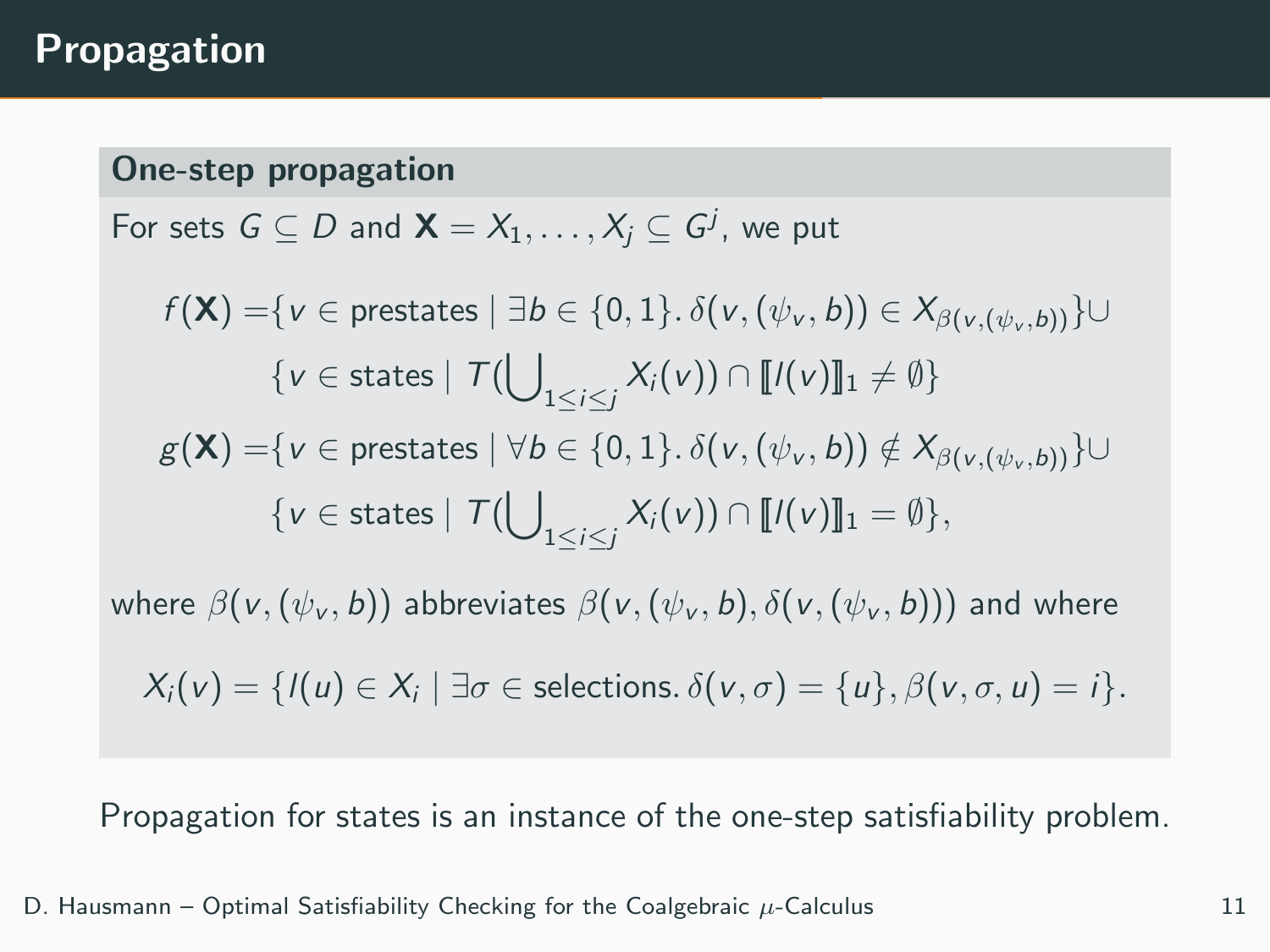#### Propagation

Given set  $G \subset D$ , put

 $\mathsf{E}_G = \eta_j X_j \ldots \eta_2 X_2 \ldots \eta_1 X_1 \ldots \mathsf{f}(\mathsf{X}) \quad \mathsf{A}_G = \overline{\eta_j} X_j \ldots \overline{\eta_2} X_2 \ldots \overline{\eta_1} X_1 \ldots \mathsf{g}(\mathsf{X}),$ 

where  $\mathbf{X} = X_1, \ldots, X_i$  for  $X_i \subseteq G$ , where  $\eta_i = \mu$  for odd i,  $\eta_i = \nu$  for even *i* and where  $\overline{\eta} = \mu$  if  $\eta = \nu$  and  $\overline{\eta} = \nu$  if  $\eta = \mu$ .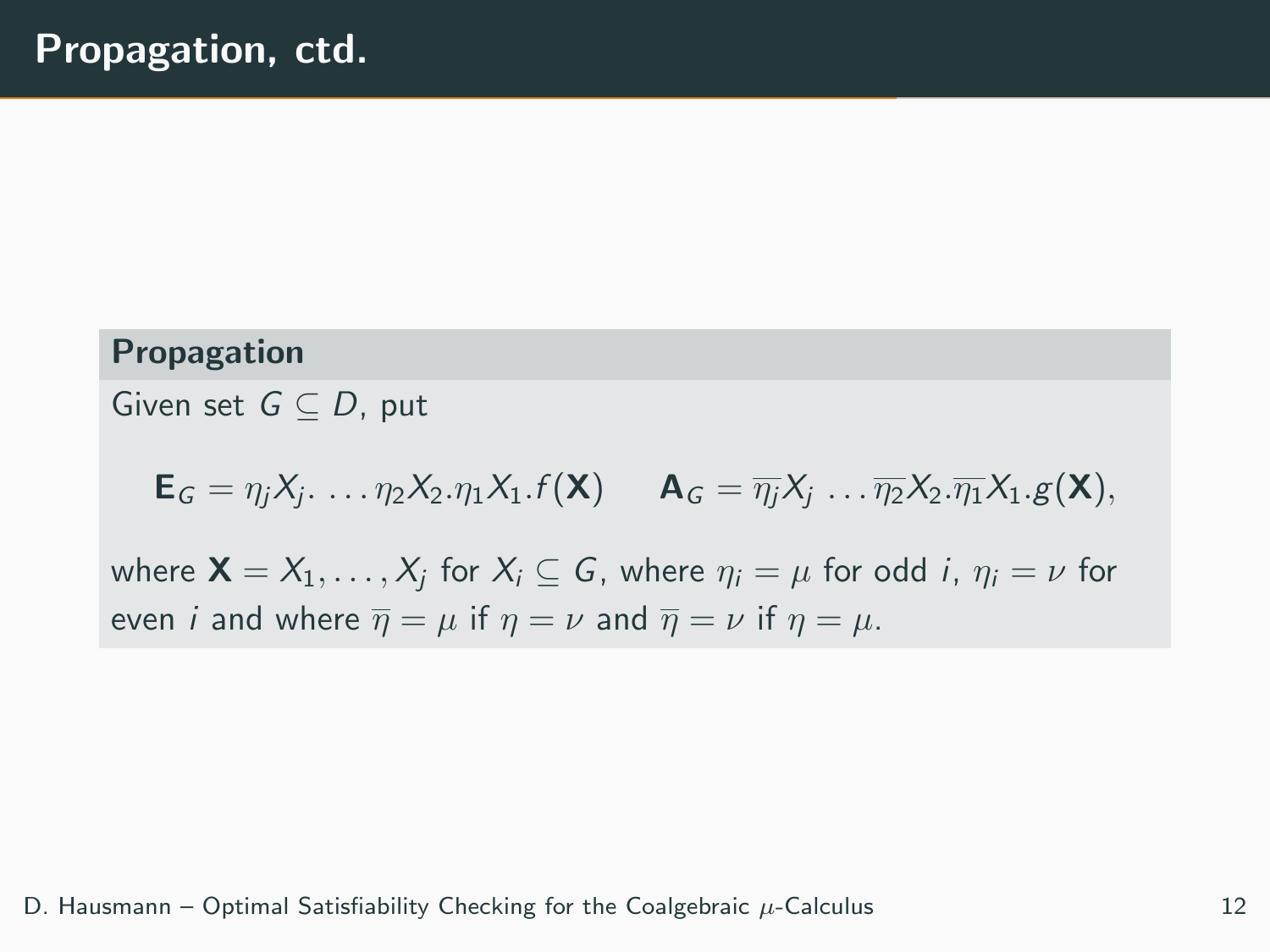#### Algorithm (global caching)

Input: Formula  $\chi$ . Initialize  $U = \{v_0\}$  and  $G = \emptyset$ .

- 1. Expansion: Choose  $u \in U$ , remove it from U and add it to G. If u is a pre-state, then add  $\{\delta(u,\sigma) \mid \sigma \in \{\psi_u\} \times \{0,1\}\}\)$  to U. If u is a state, then add  $\{\delta(u, \sigma) \mid \sigma \in \text{selections}\}\)$  to U.
- 2. Optional propagation: Compute  $E_G$  and/or  $A_G$ . If  $v_0 \in E_G$ , then return 'satisfiable', if  $v_0 \in \mathbf{A}_G$ , then return 'unsatisfiable'.
- 3. If  $U \neq \emptyset$ , then continue with step 1.
- 4. Final propagation: Compute  $E_G$ . If  $v_0 \in E_G$ , then return 'satisfiable', otherwise return 'unsatisfiable'.

#### Lemma

Given a target formula  $\chi$  with  $|\chi| = n$  and ad $(\chi) = k$ , the algorithm terminates and runs in time  $\mathcal{O}(((nk)!)^{4nk} \cdot t(n, 2^n))$ .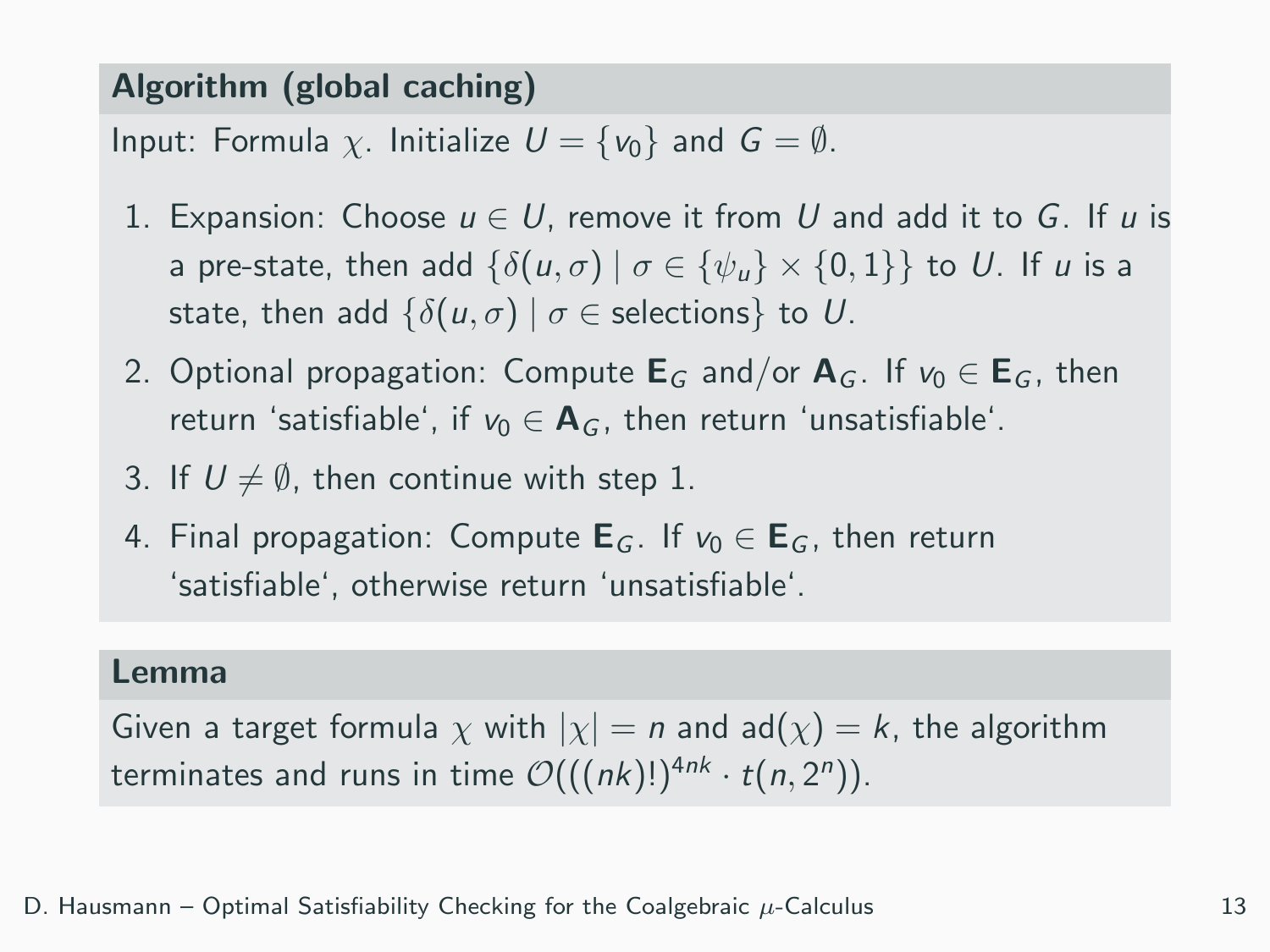#### Theorem

The algorithm returns 'satisfiable' if and only if  $\chi$  is satisfiable.

#### **Corollary**

Satisfiable coalgebraic  $\mu$ -calculus formulas have models of size  $\mathcal{O}(((nk)!)^2)$ . In all our examples, the branching degree in models is polynomial in n (polysize one-step model property).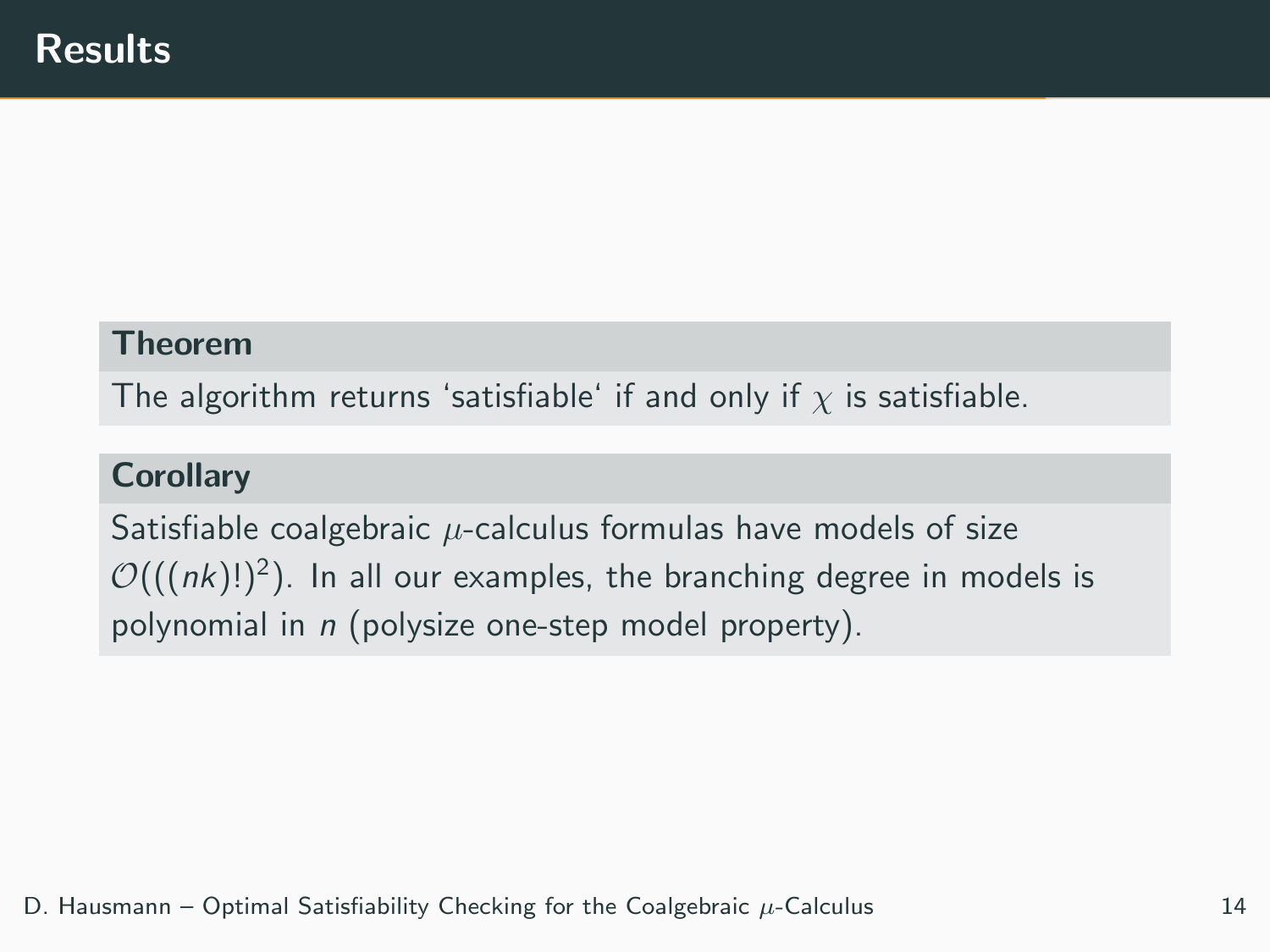## Satisfiability games [Fontaine, Leal, Venema, 2010]

Let the branching degree in models be polynomial.

#### Small satisfiability games

Put  $Y = \{U \subseteq \text{ selections} \mid |U| \text{ is polynomial in } n\}$ . Small satisfiability game for  $\chi$ : parity game  $(V, E, \gamma)$  with  $V = D \cup D \times Y$ ,

$$
E(d) = \{\delta(d, (\psi_d, b)) \mid b \in \{0, 1\}\} \qquad \text{for pre-states } d \in D
$$
  
\n
$$
E(d) = \{(d, U) \mid U \in Y\} \qquad \text{for states } d \in D
$$
  
\n
$$
E(d, U) = \{\delta(d, \rho) \mid \rho \in U\} \qquad \text{for } (d, U) \in D \times Y
$$

and

$$
\gamma(d, \delta(d, (\psi_d, b))) = \beta(d, (\psi_d, b), \delta(d, (\psi_d, b)))
$$

$$
\gamma(d, (d, U)) = 0
$$

$$
\gamma((d, U), \delta(d, \rho)) = \beta(d, \rho, \delta(d, \rho))
$$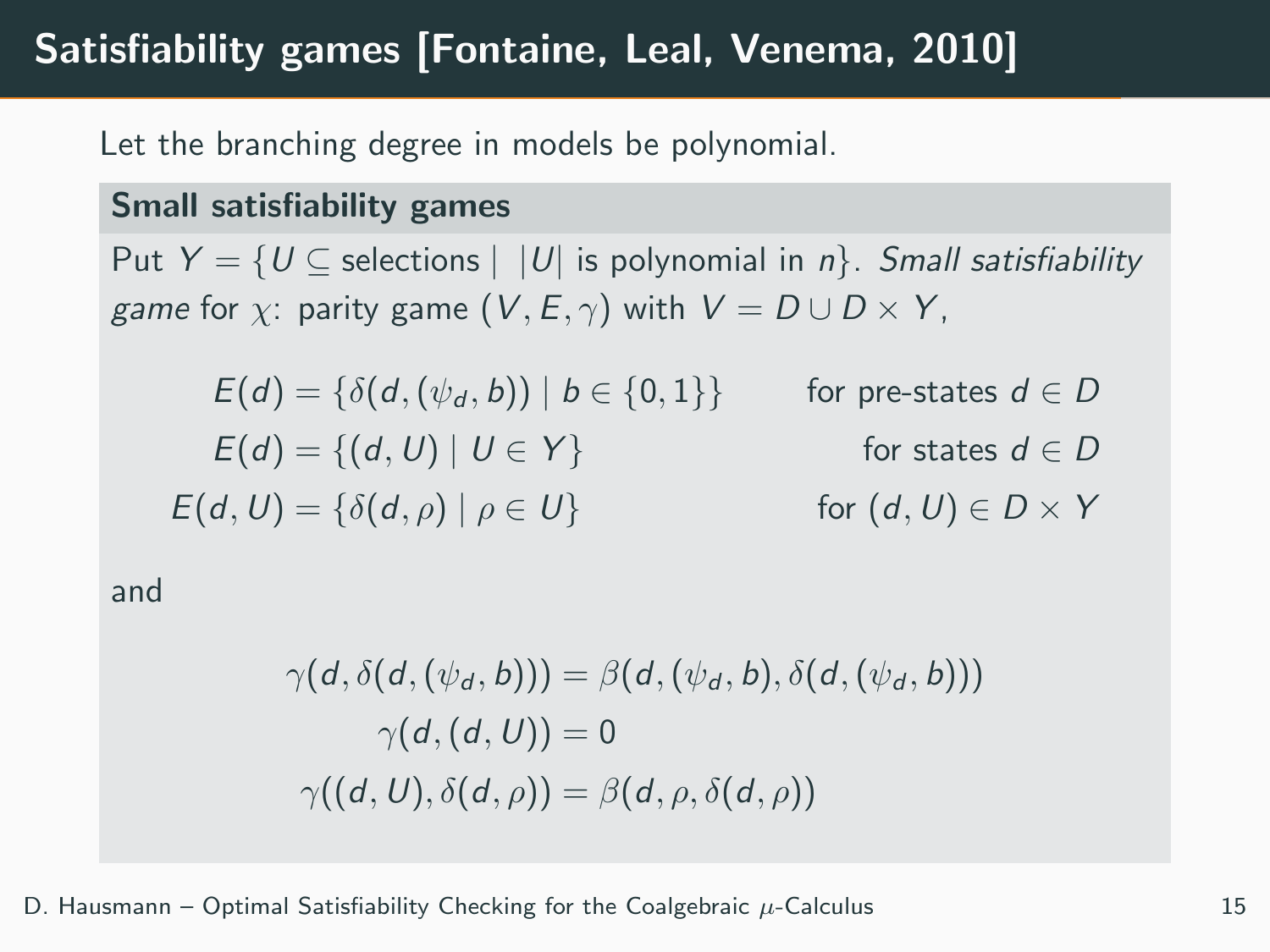#### Theorem

Player Eloise wins the small satisfiability game for  $\chi$  if and only if  $\chi$  is satisfiable.

In contrast to [Fontaine, Leal, Venema, 2010], the games have size  $|V| \in 2^{\mathcal{O}(p(n))}$  where p is some polynomial.

#### **Corollary**

Deciding the winner of small satisfiability games is in ExpTime.

However, to obtain small satisfiability games, we require polynomial branching which has to be shown independently, e.g. by our new one-step satisfiability method.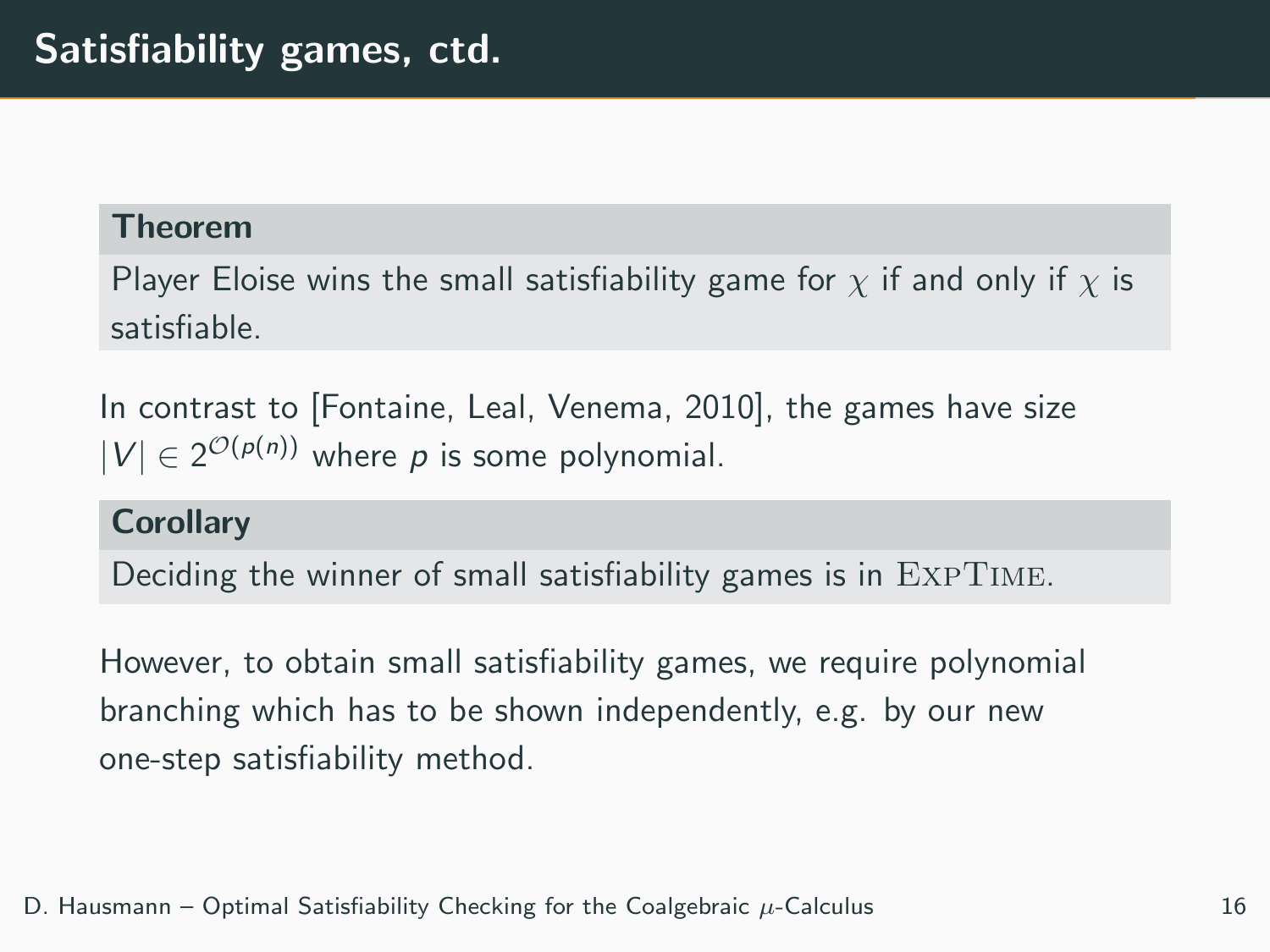## Conclusion

#### Results:

- Satisfiability of a coalgebraic  $\mu$ -calculus is in EXPTIME if the one-step satisfiability problem of the base logic is in P. One-step rules no longer required.
- All currently known one-step satisfiability problems are in P. In particular, we cover graded and probabilistic  $\mu$ -calculi with polynomial inequalities.
- $-$  Bound on model size  $\mathcal{O}(((nk)!)^2)$  for *all* coalgebraic  $\mu$ -calculi.

#### Future:

- More involved examples?
- Satisfiability checking for the hybrid coalgebraic  $\mu$ -calculus.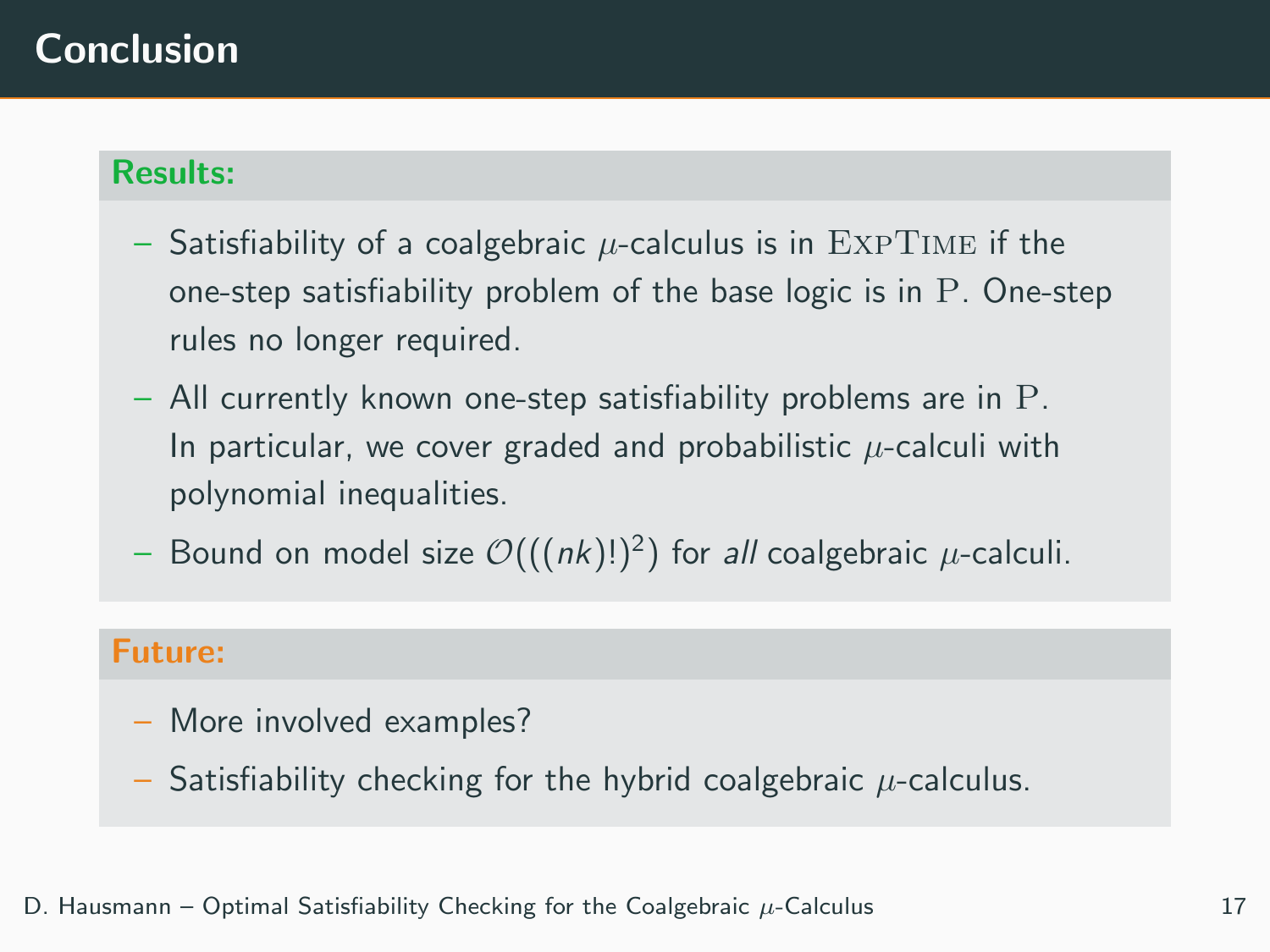- **C.** Cîrstea, C. Kupke, and D. Pattinson. **EXPTIME** tableaux for the coalgebraic  $\mu$ -calculus.
	- In Computer Science Logic, CSL 2009, volume 5771 of LNCS, pages 179–193. Springer, 2009.
- 歸 G. Fontaine, R. A. Leal, and Y. Venema.

Automata for coalgebras: An approach using predicate liftings. In S. Abramsky, C. Gavoille, C. Kirchner, F. Meyer auf der Heide, and P. G. Spirakis, editors, ICALP (2), volume 6199 of Lecture Notes in Computer Science. Springer, 2010.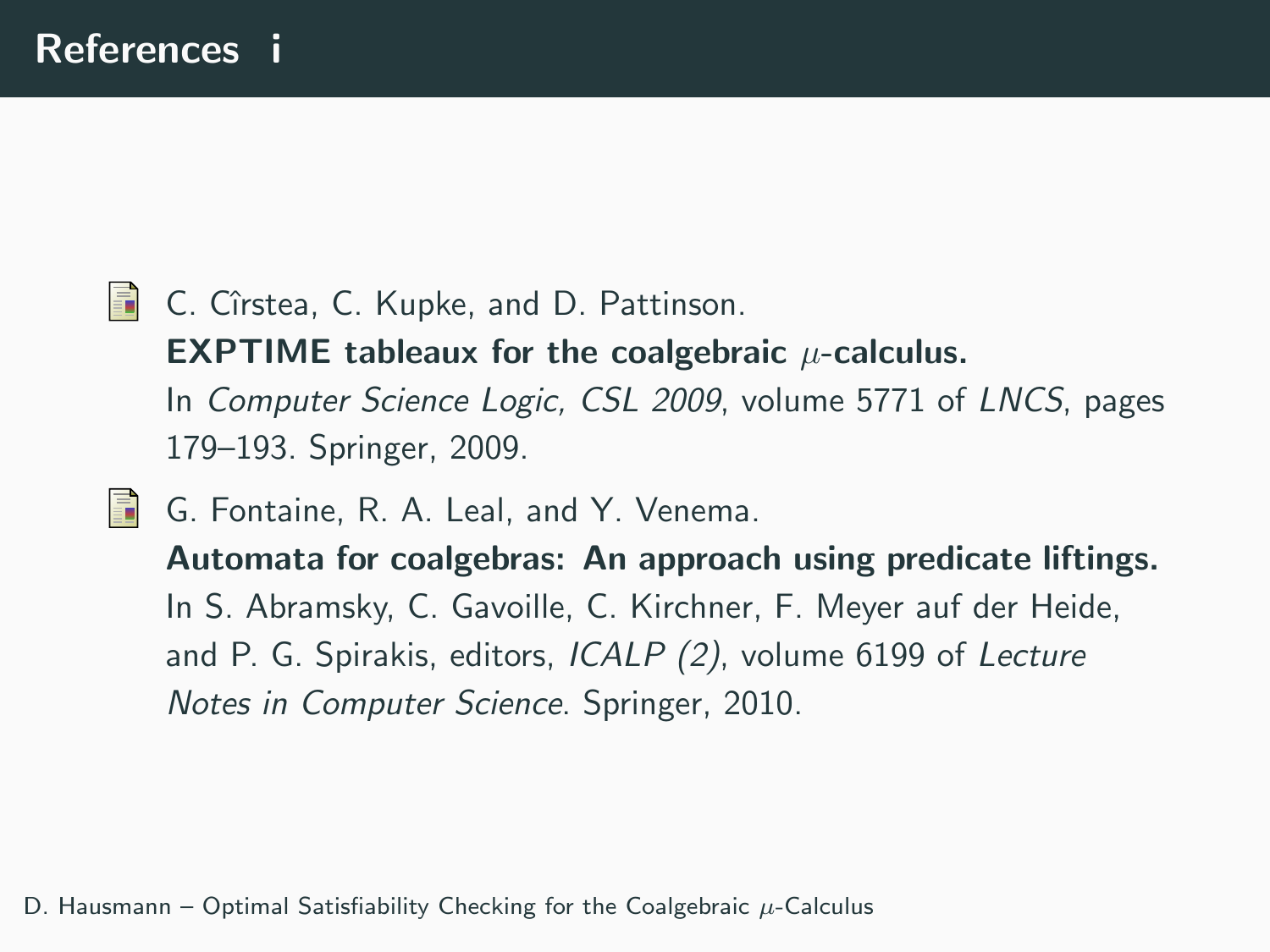## References ii

昴 D. Hausmann and L. Schröder.

Global caching for the flat coalgebraic  $\mu$ -calculus.

In Temporal Representation and Reasoning, TIME 2015, pages 121–143. IEEE Computer Society, 2015.

- **D.** Hausmann, L. Schröder, and H.-P. Deifel. Permutation games for the weakly aconjunctive  $\mu$ -calculus. In Tools and Algorithms for the Construction and Analysis of Systems, TACAS 2018, volume 10205–10206 of LNCS. Springer, to appear.
- D. Hausmann, L. Schröder, and C. Egger. H Global caching for the alternation-free coalgebraic  $\mu$ -calculus. In Concurrency Theory, CONCUR 2016, volume 59 of LIPIcs, pages 34:1–34:15. Schloss Dagstuhl - Leibniz-Zentrum für Informatik, 2016.